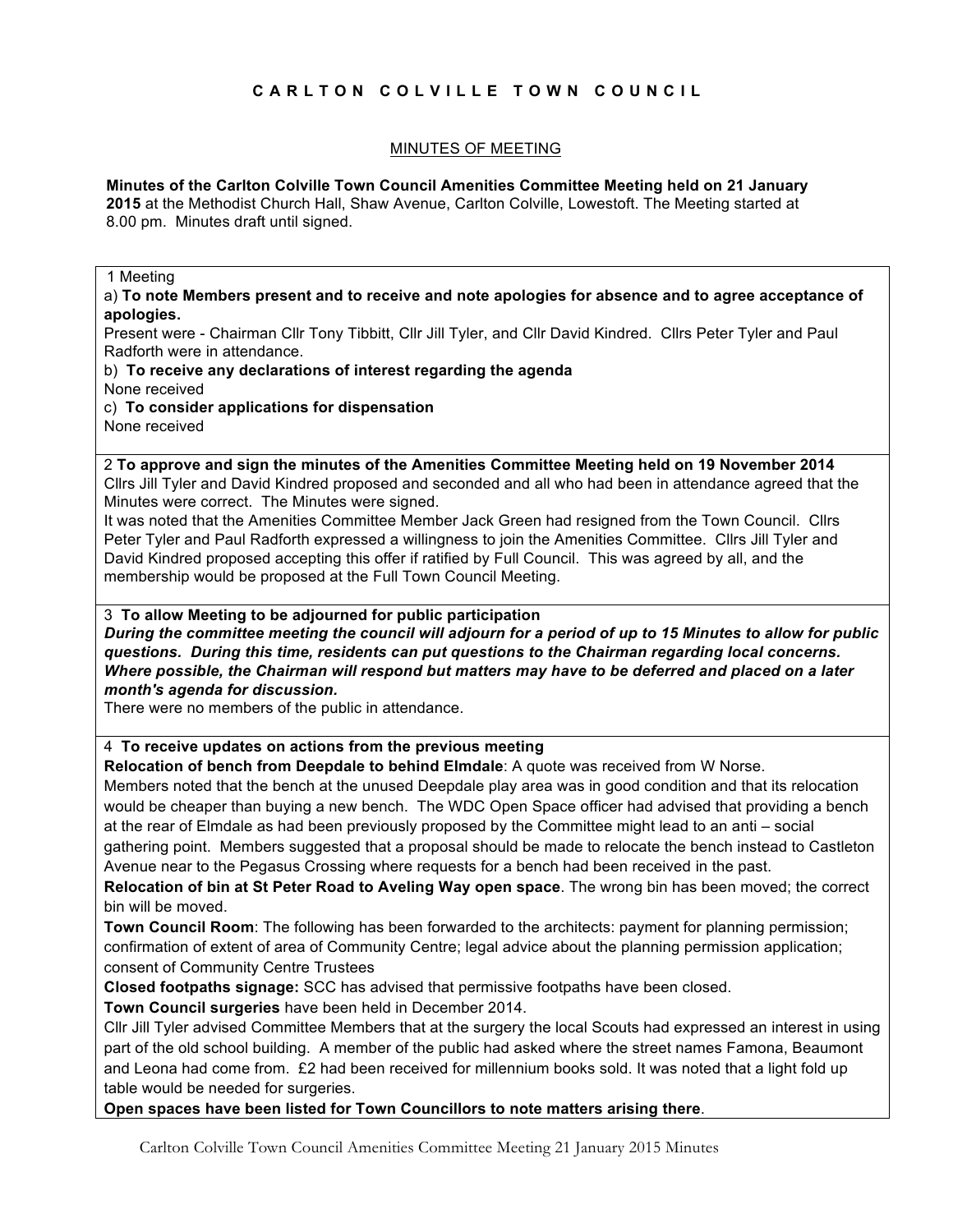**Matters relating to vandalism and graffiti at the Lowestoft Road have been forwarded to Waveney Norse**. Cllr David Kindred advised that the area at Deepdale/ Ashtree Gardens was in need of some sort of development.

Rubber bungs needed on a noisy gate at Matlock Dale was being dealt with by Cllr Paul Light. At Lowestoft Road Open Space area the graffiti at the teen shelter had been painted over but still showed through at the sides of the skate board ramps. Cllrs Jill Tyler and Peter Tyler and the clerk had attended the Waveney Play Partnership Meeting on 19 January 2015 where Open Spaces were discussed. With regard to Lowestoft Road, The Youth had suggested having a graffiti wall on the sides of the skate ramps and Play Partnership officers had advised that this would need to be painted out every so often. . The Play Partnership had suggested a local Skate park Committee be formed among skate park users and Play Partnership officers advised that WDC would not be replacing the litter bin again as the bin kept being destroyed.

Members suggested the following: the outreach workers, if employed, help form a Skate park committee; costs be obtained for the ramp walls to be annually painted; cost of painting the ramps with anti-graffiti paint be obtained; the local police be asked for an update of any action on antisocial behaviour at the site.

Cllr Jill Tyler suggested that all of the Open Spaces in Carlton Colville needed to be looked at as a whole to enable the optimum use to be obtained from them when looking at ways to improve facilities.

#### 5 **To receive details of correspondence received since 19 November 2015 about amenities matters not dealt with under other items and to note any action taken already Notification of closure of permissive footpath**

SCC had advised that the footpath might have been closed as funds were no longer available from the Defra stewardship scheme to keep permissive paths open. The stewardship schemes were being run down. Residents had written to the town Council to ask for help in persuading the landowner to keep it open.

Members proposed approaching the landowner to this end and to see if there were any other particular reasons for its closure.

**Notification of action about reports of horse manure at the bridle path opposite Hollow Lane**

D Cllr Paul Light had looked into this with the help of the WDC Environment Officer and nothing had been found amiss.

**Notification of broken glass in bus shelter at Ashburnham Way**

This had been reported

**Notification of missing footpath signage at golf course**

SCC had been notified replacement signs were being ordered by SCC

# **Notification of missing panels at Mast Close**

More information needed

**The Draft Open Space Needs Assessment and Draft Green Infrastructure Strategy** was received at the Full Town Council Meeting together with an invitation to discuss this with the WDC Planning Officer.

Cllr Jill Tyler had made an appointment for 2.00 pm on 23 January 2015 and all Members were invited to attend.

6 **Signing of employee's remuneration under delegated authority**

This was approved

# 7 **To receive update on proposed building of Town Council office accommodation**

The following has been forwarded to the architects: payment for planning permission; confirmation of extent of area of Community Centre; legal advice about the planning permission application; consent of Community Centre Trustees

It was proposed and agreed by all to look to the next step of obtaining quotes under the process outlined under financial standing orders.

It was noted that as Cllr Jack Green had retired, Cllr Peter Tyler would be the Town Council liaison person with the Carlton Colville Community Centre.

8 **To receive update on provision of goal posts and to consider purchase.**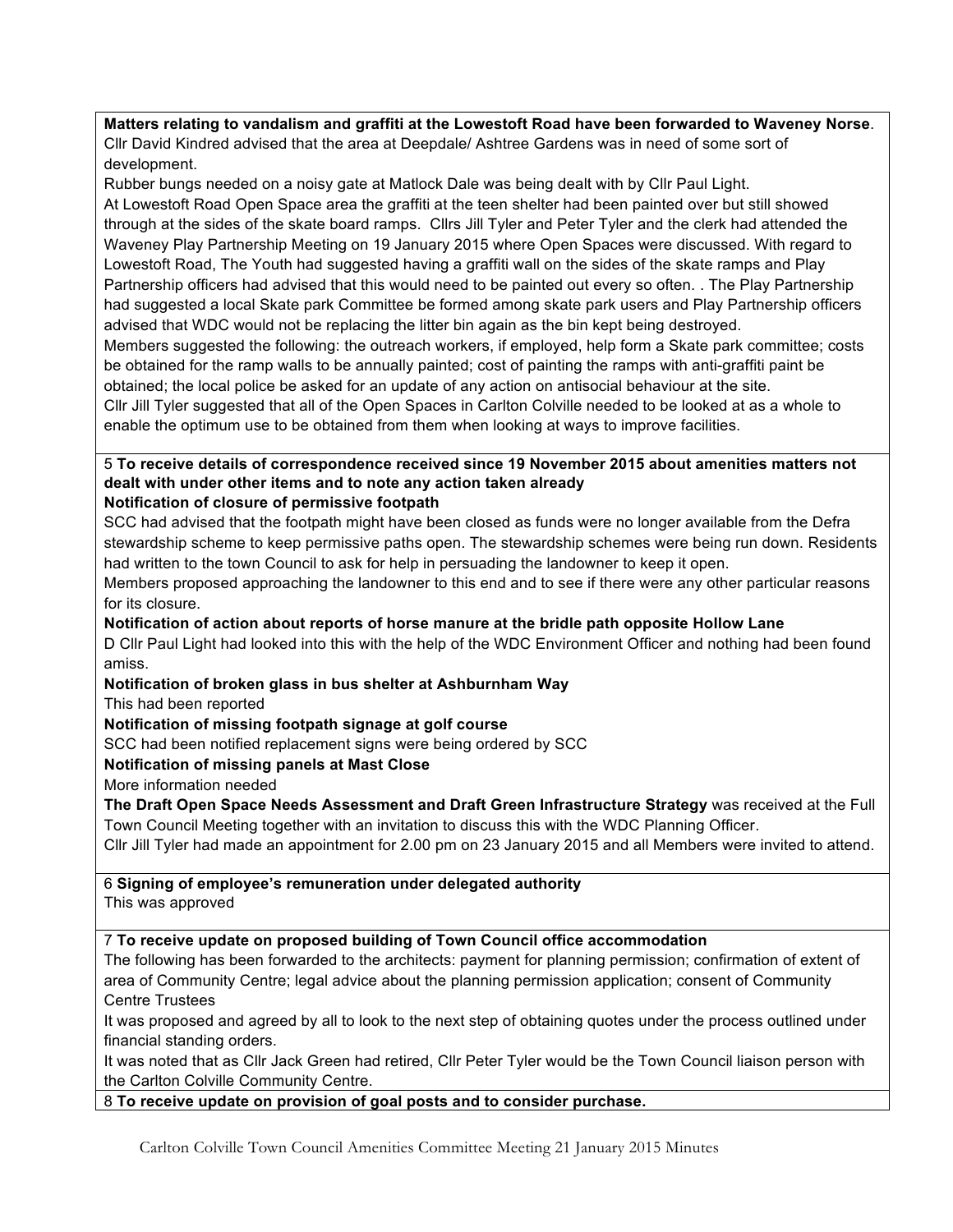Cllr Peter Tyler had secured a price for five a side goal posts that were needed at the Carlton Colville Community Centre. The price would be held until 28 February. Cllr Tyler would arrange for them to be delivered to the Community Centre and they would be concreted in.

Purchase would be ratified at the Full Town Council Meeting in February but funds of £2000 were available from the Discovery Centre funds for youth facilities.

#### 9 **To receive quote and recommendation from W Norse for relocating bench from Deepdale to Elmdale Drive open space**

This was £300. See item 4 above for recommendations

#### 10 **To agree purchase of bin at Harrapdale**

This had been agreed some time ago but had been delayed pending enquiries to see if WDC would provide a bin. WDC would not be providing a bin.

Purchase of bin at Harrapdale was proposed and seconded by Cllrs David Kindred and Jill Tyler and agreed by all.

Members suggested that flagstones should be provided by the noticeboard at Airedale if agreeable to the land owner. This would be an agenda item for the next Meeting.

#### 11) **To receive Allotments update**

Cllr Peter Tyler advised that he was willing to replace Cllr Jack Green to liaise between the Town Council and the Allotment Committee.

The following was noted: two allotments had not been started yet; some storage tanks were being filled mechanically; WDC had no objection to large council gardens being used as allotments with the tenant's permission but there would be no legal right for this to continue.

Cllr Peter Tyler advised that the tenancy agreements were for one year starting on 1 April.

Members agreed that a letter should be sent notifying appropriate allotment holders that their leases would only be renewed until the end of June and that if no reasonable improvement was made by then the lease would not be renewed beyond 1 June. This was proposed and seconded by Cllrs Jill Tyler and David Kindred and agreed by all and would be ratified at the Full Town Council Meeting.

Members agreed that a clause would be included in the lease that prevented water being carried away from the water troughs by hoses or mechanical means and that water could only be carried away from the taps by hand, and that storage tanks would only be filled by harvesting rainwater. This was proposed and seconded by Cllrs Jill Tyler and David Kindred and agreed by all and would be ratified at the Full Town Council Meeting

# 12 **To receive quotes for lawn mower and strimmer and to consider purchase**

Cllr Peter Tyler had received quotes for a lawnmower and a strimmer which were fit for purpose for cutting the playing field at the Carlton Colville Community Centre and the border at the allotments. Details were circulated. This price was within the budget of the Town Council agreement of a payment of up to £1000. It was agreed to purchase them in March when the growing season starts. Cllrs Jill Tyler and David Kindred proposed and seconded acceptance of the quotes and all agreed. Consideration was given to best method of storage and would be confirmed at the Full Town Council Meeting.

#### 13) **To receive Newsletter update**

The clerk was collecting information for the next Newsletter.

## 14) **To receive Website update**

Cllr Kindred continued to speedily update the website

#### 15) **Matters in abeyance and items for next month's meeting of February 2015**

Items from above as appropriate. D Cllr Kindred asked if there was some that the Council could make the Christmas tree more interesting. Bench at Castleton Avenue, Flagstones at Airedale Noticeboard, Quotes for town council room